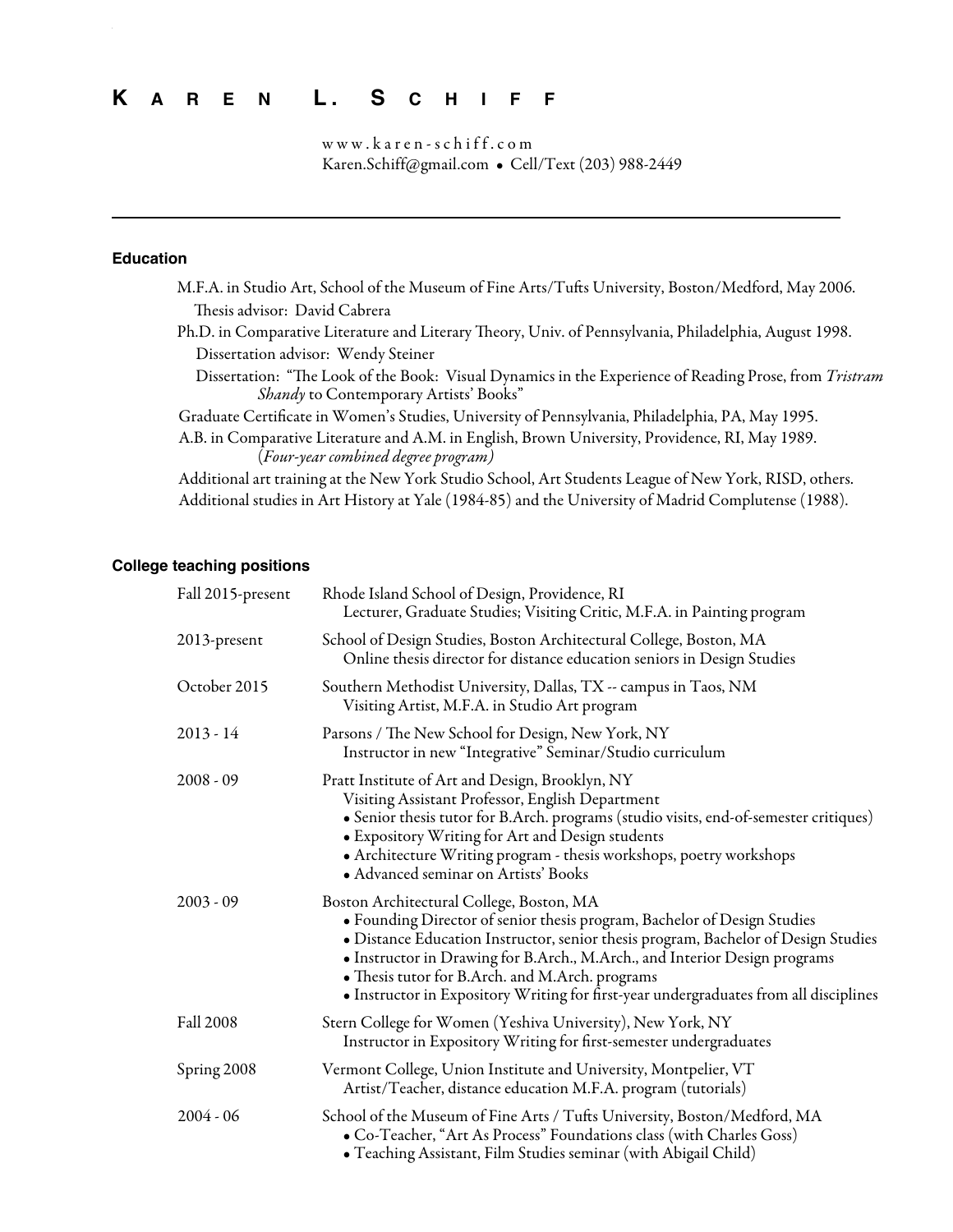| Spring $2004$ | Emerson College, Boston, MA<br>Instructor, "Ways of Seeing," Institute for Liberal Arts & Interdisciplinary Studies                                                           |
|---------------|-------------------------------------------------------------------------------------------------------------------------------------------------------------------------------|
| 1998 - 2003   | Clemson University, Clemson, SC<br>Assistant Professor, Interdisciplinary Humanities and Literature, English Dept.                                                            |
| $1993 - 96$   | University of Pennsylvania, Philadelphia, PA<br>• Instructor and Tutor in English (thematic and interdisciplinary Writing courses)<br>• Teaching Assistant in Women's Studies |
| 1991 - 92     | University of Colorado/Boulder<br>Lecturer/Tutor, University Writing Program                                                                                                  |

## **Courses taught (undergraduate and graduate)**

| Studio Art                                  | M.F.A. tutorials with Painting students (on-site and at a distance)<br>Tutorials in Drawing/Painting (undergraduate & graduate levels, for students in Art,<br>Architecture, and Theology)<br>"Art As Process" Foundations course, co-teaching (in liberal arts college & art school)<br>Drawing class, pre-college program                                                                                                                                                                                                                                                        |
|---------------------------------------------|------------------------------------------------------------------------------------------------------------------------------------------------------------------------------------------------------------------------------------------------------------------------------------------------------------------------------------------------------------------------------------------------------------------------------------------------------------------------------------------------------------------------------------------------------------------------------------|
| Thesis advising                             | M.F.A. thesis tutorials, including studio visits and editing artists' statements<br>Bachelor of Design Studies senior thesis tutor (as the Founding Director of this<br>program, I also developed and oversaw curriculum), Boston Architectural College<br>B. Arch. thesis tutor<br>M.Arch. thesis tutor<br>M.A. thesis advising in Visual Studies (Clemson) and Art Education (RISD)                                                                                                                                                                                              |
| Interdisciplinary/<br><b>Visual Studies</b> | "Unearthing Foundational Assumptions" M.F.A. graduate seminar<br>"Ways of Seeing" first-year interdisciplinary seminar<br>"Looking at / Reading: Visual Dynamics in Literary Studies" graduate seminar<br>Integrative Seminar (connected to a studio course) for Foundations curriculum<br>"The History and Theory of Contemporary Artists' Books" seminar, undergrad/grad<br>"Film as Installation" seminar, undergrad/grad (TA for Abigail Child)<br>Writing-intensive seminars about Death; African-American fiction; Biology<br>General Education survey courses in Humanities |
| Writing classes                             | Expository Writing for Art/Design and Architecture undergraduates (3 semesters)<br>Thesis-writing workshops, undergraduates in Art History lecture courses<br>Poetry workshops, undergraduates in Architecture studios<br>Expository Writing for liberal arts students (many semesters and institutions)<br>Writing tutorials, diverse levels of undergraduate and graduate students (many years)                                                                                                                                                                                  |

## **Visiting artist positions**

Visiting Artist (lectures, editing thesis abstracts, curriculum design and field trip), SMU-Taos, October 2015. Visiting Artist (lecture, studio visits), School of the Museum of Fine Arts, Post-Baccalaureate program, February 2008.

- Artist-In-Residence, Luce Center, Wesley Theological Seminary, Washington, DC, Spring 2008.
- Visiting Artist (on-campus studio; campus community lectures, panel discussion and workshop), Andover-Newton Theological School, Newton Centre, MA, 2006-07.
- Visiting Artist (slide lecture and student consultations), Simmons College, Non-Representational Painting class, December 2004.

#### **University service work**

Statement to the College Art Association on the Ph.D. in Studio Art, 2014. Participated in Shared Capacities Initiative planning discussions about core curricular goals, Parsons the New School for Design, 2013.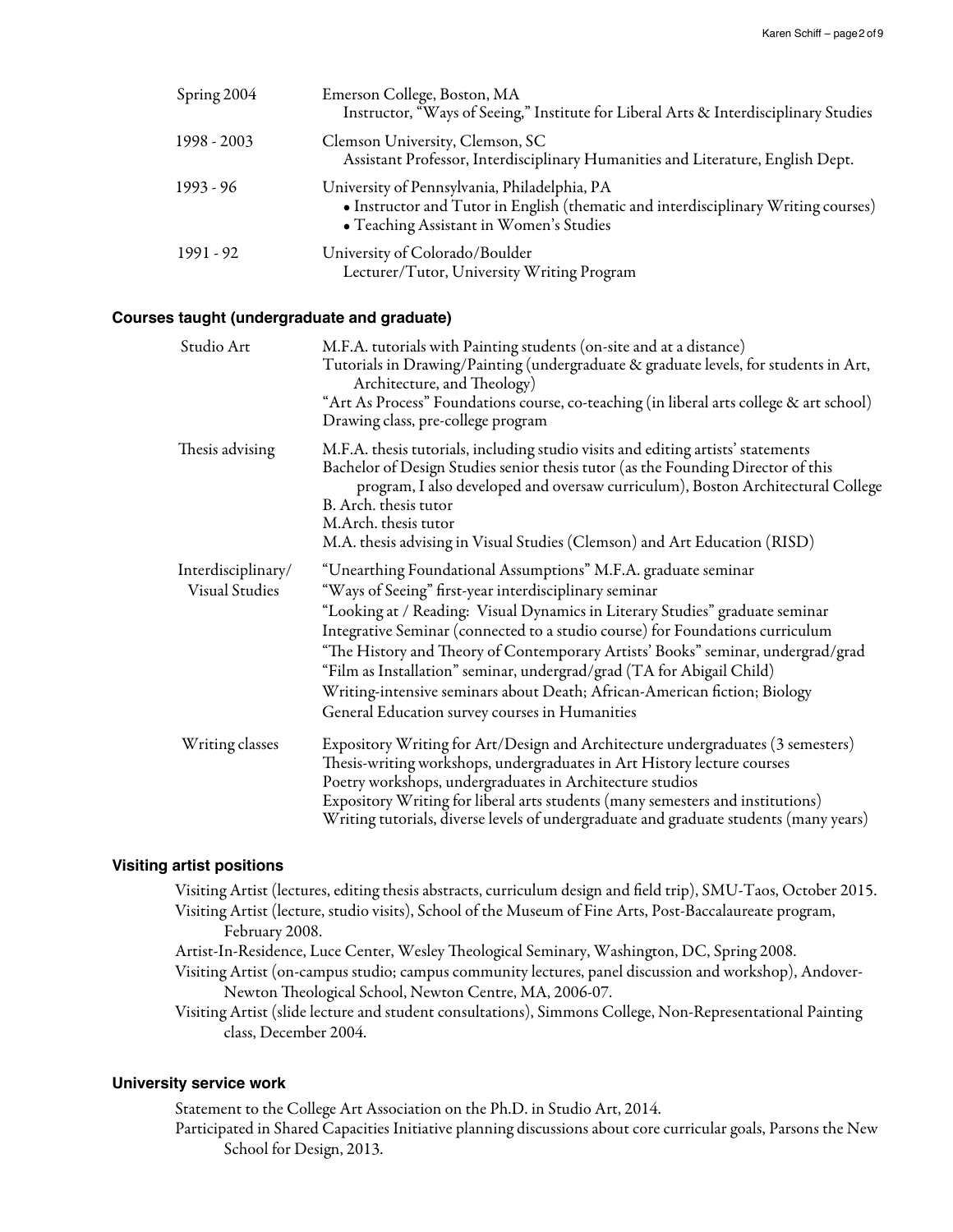Wrote handbook for Thesis students in Design Studies (with the support of a competitive grant from the Education Department), Boston Architectural College, 2006.

Curriculum Committee, Clemson University English Department, 1999-2002.

Curriculum planning for departmental requirements and General Education, Clemson University, 2000-2002.

Digital Humanities Conference planning committee, Clemson University, 2001.

Organized visiting speakers and performers (on Visiting Speakers Committee) for Clemson University, 1999-2002.

Provost's Planning and Budget Committee, University of Pennsylvania, 1994-96.

#### **Individual, two-person, and three-person exhibitions**

| 2016 | "Text / Space," Fred Giampietro Gallery, project room, New Haven, CT.                                                                                                                             |
|------|---------------------------------------------------------------------------------------------------------------------------------------------------------------------------------------------------|
|      | Featured artist in the flat files, Odetta Gallery, Bushwick (Brooklyn), NYC (Summer).                                                                                                             |
| 2015 | "Symbolic Fields," BravinLee Programs, project room, NYC.                                                                                                                                         |
| 2014 | "Counter to Type," artist's project, Art Journal, incl. drawings, video, and essay<br>"Connecting the Dots / Hijacking Typography," Spring 2014 issue, pages 1-3, 5-11,<br>and 76-85, and online. |
| 2011 | "Days of Hope and Bandages," Flanagan Campus Gallery, Community College of<br>Rhode Island, Lincoln, RI.                                                                                          |
| 2010 | "Belles Heures" (Dozier Bell, Karen Schiff, Hadi Tabatabai), Danese Gallery, NYC.                                                                                                                 |
| 2007 | "Arlan Huang and Karen Schiff: Recent Work," Jason Rulnick Gallery, NYC.                                                                                                                          |
| 2006 | "Residual Markings: Tracing a Map / Mapping a Trace," with Armando<br>Miguelez. Waypoint Gallery, Marfa, Texas (during Open House weekend).                                                       |
|      | "FROM HERE," MFA Thesis Exhibition, Tufts University Art Gallery.                                                                                                                                 |
|      | "water marks" film (wall projection), Kingston Gallery project room, Boston.                                                                                                                      |
| 2005 | "Traces: The Agnes Martin Obituary Project," 511 Gallery project room, NYC.                                                                                                                       |
|      | "Opening Lines," bf ANNEX, South End artists' district, Boston.                                                                                                                                   |

## **Portfolio publications**

| 2015 | "5 Asemic Works from Karen Schiff, online portfolio, The New Post-literate: A Gallery of<br>Asemic Writing, 9/11/15.                                                                                            |
|------|-----------------------------------------------------------------------------------------------------------------------------------------------------------------------------------------------------------------|
| 2014 | 'Imprinting Agnes Martin," online portfolio and essay, Art Journal, College Art<br>Association, 12/19/14.                                                                                                       |
|      | "In Our Hands," portfolio of 6 iPhone selfies of my fingers, plus text, in the flash fiction e-<br>journal Short, Fast, & Deadly, Fall 2014, pages 32-41.                                                       |
|      | 3 "nonsense drawings" in <i>Nod Magazine</i> , an art and literary journal from the University of<br>Calgary (issue #17, April/May 2014, with the special theme "Symbol").                                      |
|      | "Unsaid," portfolio of drawings in "Quiet, Please: On Silences and Acts of Silencing," a<br>special issue (#29) of the e-journal, History and Theory: the Protocols, Bezalel Art<br>Academy, Jerusalem, Israel. |
|      |                                                                                                                                                                                                                 |

## **Selected group exhibitions**

| 2016 | "Scribing the Void," ODETTA, Brooklyn, NY.                        |
|------|-------------------------------------------------------------------|
|      | "NOMENCoLorATURE," Centotto, Brooklyn, NY.                        |
|      | "Recurrence," Mandeville Gallery, Union College, Schenectady, NY. |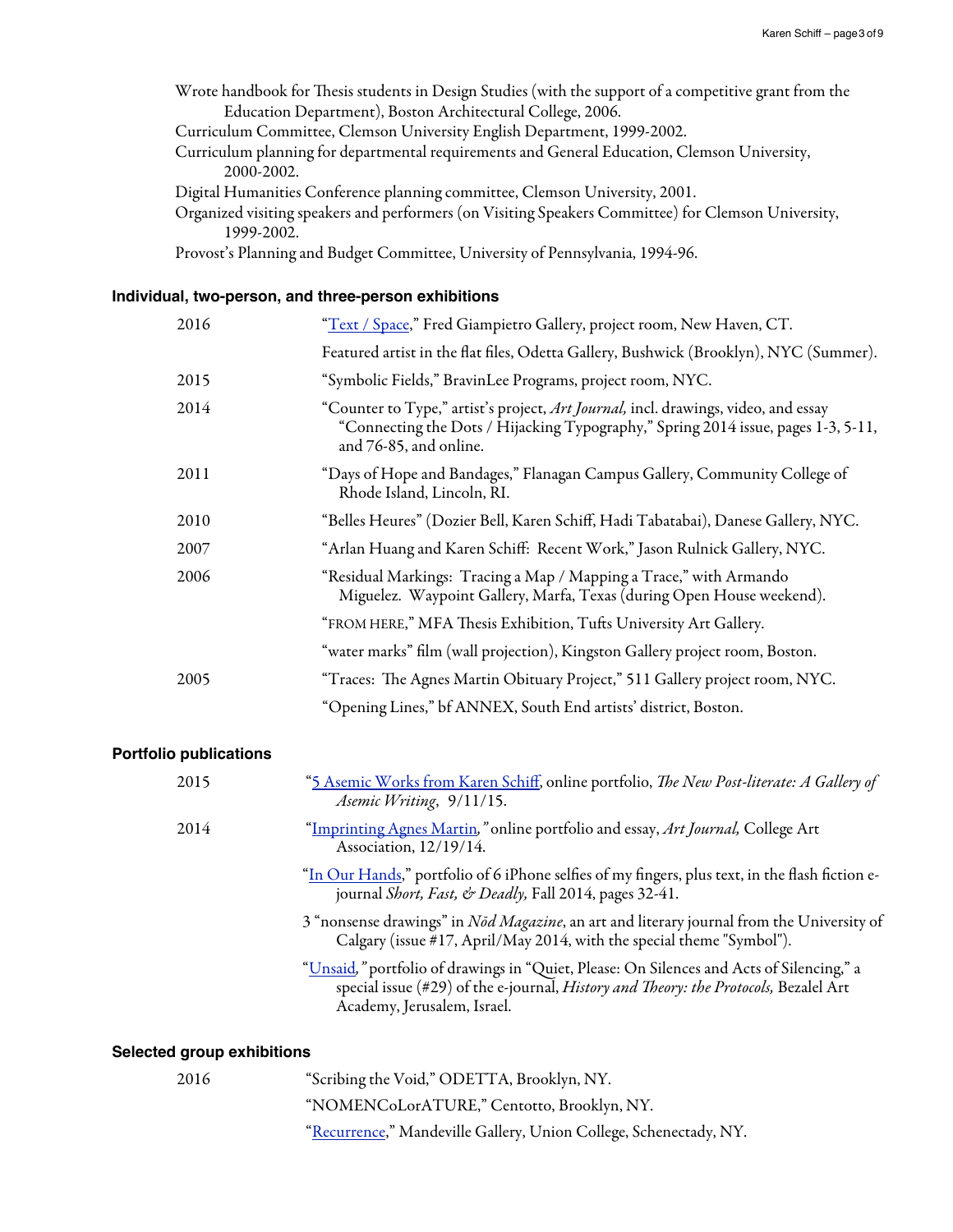| 2015   | "Peregrinations, Constellations," Schema Projects, Bushwick, Brooklyn (Curator: Jeanne<br>Heifetz)                                                                                              |
|--------|-------------------------------------------------------------------------------------------------------------------------------------------------------------------------------------------------|
|        | "bound / unbound," dm contemporary, New York, NY                                                                                                                                                |
|        | "Type of Abstraction," curated by Patricia Zarate, Key Projects, Queens, NY                                                                                                                     |
| Birgu, | "Asemic: Art, Graphics and Photography," curated by Michael Jacobson, The Spiral,<br>Malta                                                                                                      |
|        | "of / on / about / paper," dm contemporary, New York, NY                                                                                                                                        |
|        | "GOING BIG," Central Booking, New York, NY                                                                                                                                                      |
| 2014   | "Art = Text = Art: Private Languages / Public Systems," SUNY/Buffalo, Buffalo, NY.<br>Invited speaker for the associated symposium, "The Sexuality of Words."                                   |
|        | "Summer Show," Hverfisgallerí, Reykjavik, Iceland.                                                                                                                                              |
|        | "L/inked: a collaboration between artists, insects, and oak trees," Miranda Arts Project<br>Space, Port Chester, NY.                                                                            |
| 2013   | "Art = Text = Art," Hafnarbog Museum, Hafnorfjörður, Iceland.                                                                                                                                   |
|        | "Winter Reading: Lines of Poetry," Diane Birdsall Gallery, Old Lyme, CT. Curator.                                                                                                               |
|        | "Summer Group Show," dm contemporary, New York, NY.                                                                                                                                             |
| 2012   | "11th National Drawing Invitational: New York, Singular Drawings," Arkansas<br>Art Center, Little Rock, AR (Curator: Charlotta Kotik, Curator Emerita of<br>Contemporary Art, Brooklyn Museum). |
|        | "Art = Text = Art," Zimmerli Art Museum, Rutgers University, New Brunswick, NJ.                                                                                                                 |
|        | "Notations: Contemporary Drawing as Idea and Process," Mildred Lane Kemper Art<br>Museum, Washington University, St. Louis, MO (Curator: Meredith Malone).                                      |
|        | Cool Calm Collected, Danese Gallery, New York, NY                                                                                                                                               |
|        | On Silence, NYCAMS Gallery, New York, NY                                                                                                                                                        |
|        | <b>CONTEXT: Artworks about Text, Writing, and Language, Kraft Center, Columbia/</b><br>Barnard, New York, NY                                                                                    |
| 2011   | "Drawn / Taped / Burned: Abstraction on Paper," Katonah Museum of Art,<br>Katonah, NY.                                                                                                          |
|        | " $Art = Text = Art$ ," University of Richmond Art Museums, Richmond, VA.                                                                                                                       |
|        | "Works on Paper II, "Danese Gallery, New York, NY.                                                                                                                                              |
| 2010   | "Paperworks," b.j.spoke gallery, Huntington, NY.                                                                                                                                                |
|        | "Works on Paper," Danese Gallery, New York, NY.                                                                                                                                                 |
|        | "Papel(es)," Galería Astarté, Madrid, Spain.                                                                                                                                                    |
|        | Armory Show art fair, New York, NY (also 2011, 2012).                                                                                                                                           |
| 2009   | "New York: New Drawings, 1946-2007," Museo de Arte Contemporáneo<br>Esteban Vicente, Segovia, Spain.                                                                                            |
|        | "Crossing Borders," Björn Ressle Gallery, New York, NY.                                                                                                                                         |
|        | "Strange Loops," Mills Gallery, Boston Center for the Arts, Boston, MA.                                                                                                                         |
|        | " <u>Drawings that Work</u> " (21st Annual Drawing Show), Mills Gallery, Boston<br>Center for the Arts, Boston, MA (Juror: Andrew Stein Rafferty, RISD).                                        |
|        | "Art of the Northeast," Silvermine Guild Art Center, CT (Juror: Douglas<br>Dreishpoon, Chief Curator, Albright-Knox Art Gallery, Buffalo). Juror's Prize.                                       |
|        | "small works," 80 Washington Square East Galleries, New York University,<br>New York, NY (Juror: Daniel Ferris, Director, Stephen Haller Gallery)                                               |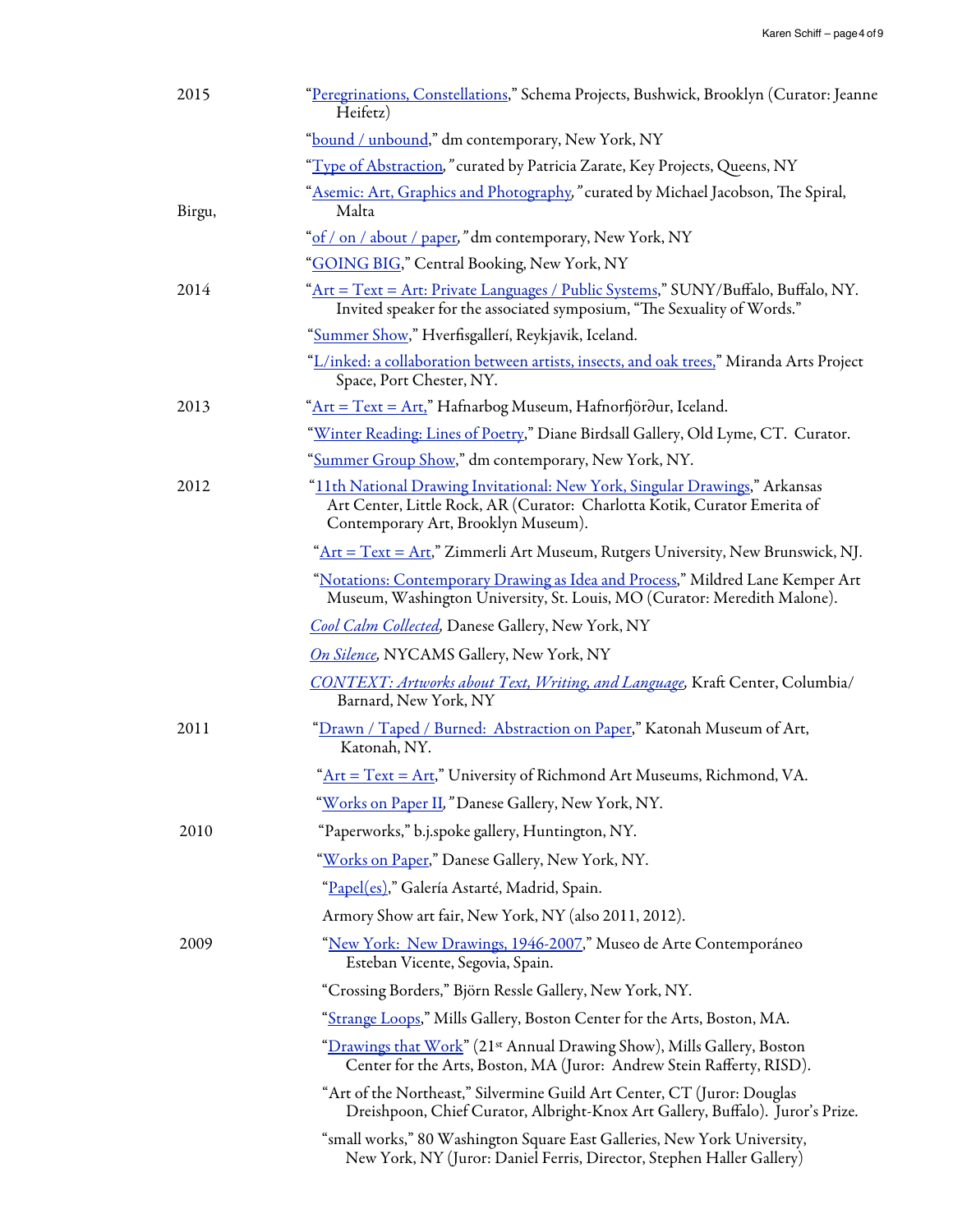|      | "Orchard Street Shul Cultural Heritage Artists Project," John Slade Ely House,<br>New Haven, CT.                                                    |
|------|-----------------------------------------------------------------------------------------------------------------------------------------------------|
|      | AIDS Benefit Invitational Exhibition, Barbara Krakow Gallery, Boston.                                                                               |
| 2008 | <u> "Winter Salon: Works on Paper</u> ," Björn Ressle Gallery, New York, NY.                                                                        |
|      | "Disarmory," New York, NY (obituary piece in newspaper at Armory Show).                                                                             |
|      | 22 <sup>nd</sup> International Juried Show, Visual Arts Center of New Jersey, Summit, NJ<br>(Juror: Carter Foster, Whitney Museum of American Art). |
| 2007 | "Drawing Now: An Exploration," DM Contemporary, Mill Neck, Long Island, NY.                                                                         |
|      | "New Directions '07" national juried exhibition, Barrett Art Center, Poughkeepsie,<br>NY (Juror: José Luis Blondet, Dia Art Foundation).            |
|      | "small works," Washington Square East Gallery, New York (Juror: Jim Kempner,<br>Jim Kempner Fine Arts).                                             |
|      | "Dyscalculia" print portfolio, Southern Graphics Print Council.                                                                                     |
| 2006 | "Boston Young Contemporaries," 808 Gallery, Boston University (Jurors:<br>Kiki Smith, Gideon Bok, Laura Donaldson)                                  |
|      | "Drawing Now," 511 Gallery project room, Chelsea, NYC.                                                                                              |
|      | "Calm," Lillian Immig Gallery, Emmanuel College, Boston.                                                                                            |
| 2005 | AIDS Benefit Invitational Exhibition, Barbara Krakow Gallery, Boston.                                                                               |
|      | "The Dictionary Project," Brickbottom Gallery, Somerville, Massachusetts.                                                                           |

## **Performances and public art projects**

| 2016      | "God Talk" performance at "Words and [ ]: A Durational Conference of Art<br>and Thought," School of Making Thinking, Montreal, QC. |
|-----------|------------------------------------------------------------------------------------------------------------------------------------|
|           | Untitled (Stone Painting) installation/performance with Elisabeth Frieberg                                                         |
|           | (Stockholm), placing 1,512 pebbles on the paving stones of Coenties Slip, NYC.                                                     |
|           | "Listen" song publicized by Take Back The Night, Reveal Heal, and other non-profits.                                               |
| 2015      | Performance at an Open Mic in the East Village, New York, NY.                                                                      |
| 2013      | Response to Conference of Theoretical Theater, Glasshouse Projects, Brooklyn, NY.                                                  |
|           | Song + "God Talk" performance at "Visual Artists Read" night, The Dalloway, NYC.                                                   |
| 2012      | 100 minutes of meditation as part of "Open Cage" centenary tribute to John Cage,                                                   |
|           | Eyebeam, NYC.                                                                                                                      |
| 2011      | Singer-songwriter performance at "Buzz 91" pop-up exhibition, Brooklyn, NY.                                                        |
| 2009      | Writer/performer, "Lamentations" video by Shalom Gorewitz, as part of the Cultural                                                 |
|           | Heritage Artists Project to benefit the Orchard Street Shul in New Haven, CT                                                       |
|           | (see <https: watch?v="z3h_RRGv_vU" www.youtube.com="">)</https:>                                                                   |
| 2008      | "God's Eyes Over the Chapel," campus workshop and public art project,                                                              |
|           | Andover-Newton Theological Seminary, Newton Centre, MA                                                                             |
| 1991-2007 | Singer-songwriter performances, alone and with others, various cities and venues.                                                  |

## **Art honors and awards**

- Finalist, Arts Writers Grant Program, Creative Capital / Andy Warhol Foundation, for a project about Agnes Martin, 2014 contest.
- Juror's Prize, 40<sup>th</sup> Annual "Art of New England" Juried Regional Exhibition, Silvermine Guild Art Center, New Canaan, CT, June 2009. Juror: Douglas Dreishpoon, Chief Curator, Albright-Knox Art Gallery, Buffalo, NY.
- Gallery Honorable Mention, "New Art 2008," MPG Contemporary, Boston, MA, January 2008.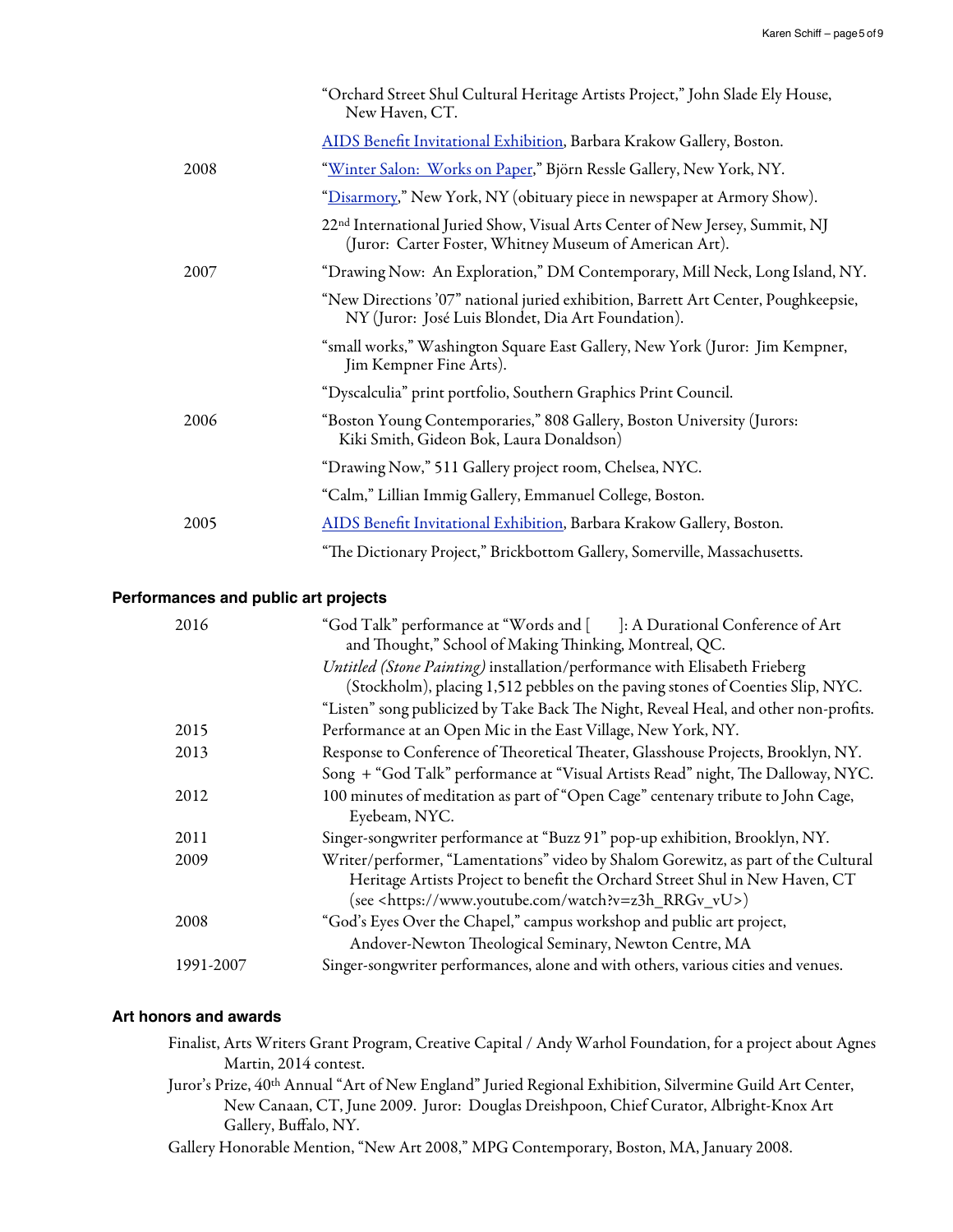Bartlett Travel Grant, School of the Museum of Fine Arts, Summer 2006 (to New Mexico).

Drawing Award, School of the Museum of Fine Arts, 2005.

Finalist, Fulbright Fellowship to Israel, academic year 2003-04.

Roswell Award for "Most Cosmic in Show," "To Your Credit" regional exhibition, Eastern New Mexico University at Roswell, Spring 2002.

Finalist, Fulbright Fellowship to England, academic year 2001-02.

External Fellow, "Books and the Imaginary" NEH Research Institute, Dartmouth College, January-March 1997. The only graduate student in this group of faculty researchers.

#### **Artist's residencies**

Yaddo, Saratoga Springs, NY, Winter 2014 (including fellowship support); Winter 2012.

Helene F. Wurlitzer Foundation, Taos, NM, Spring 2014; Spring 2012.

Anderson Ranch Arts Center, Snowmass Village, CO, Fall 2011.

Luce Center, Wesley Theological Seminary, Washington, DC, Spring 2008.

Edward F. Albee Foundation, Montauk, Long Island, September 2007.

Harwood Museum of Art, Taos, New Mexico, Winter-Spring 2007.

Jentel Arts Foundation, Sheridan, Wyoming, July 2006.

Vermont Studio Center (Artist's Fellowship), Johnson, VT, June 2004.

#### **Press**

Teresa Chen, "[Getting In Shape for the New Year,](http://yaledailynews.com/blog/2016/01/22/getting-in-shape-for-the-new-year/)" *Yale Daily News*, January 22, 2016.

William Jaeger, ["Artists Explore Rami](http://www.timesunion.com/tuplus-features/article/Artists-explore-ramifications-of-repetition-6728259.php%23photo-9180945)fications of Repetition," *Albany Times-Union*, December 30, 2015. Tamar Zinn, "[Conversations: "Type of Abstraction"](http://tamarzinn.blogspot.com/2015/05/conversations-type-of-abstraction-key.html) at Key Projects," art blog post, May 17, 2015.

Susan Happersett, "Karen Schiff [at BravinLee Programs,](http://fibonaccisusan.com/2015/03/15/karen-schiff-at-bravinlee-programs/)" fibonaccisusan.com blog, March 15, 2015.

Andrew Knutson, "A Defi[nition in Gowanus,](http://www.artinlimbo.com/2013/10/22/gos-definition/)" blog post on <artinlimbo.com>, October 22, 2013.

Raymond E. Mingst, ["Gowanus Open Studios 2013,](http://curiousmatter.org/2013/10/gowanus-open-studios-2013/)" blog post on <curiousmatter.org>, October 21, 2013.

["Artists on the same page in Old Lyme exhibit](http://www.theday.com/article/20130202/ENT16/302029986/-1/)," Amy Barry, review of "Winter Reading: Lines of Poetry," T*e Day* (Old Lyme, CT: 2/2/13).

[Conversation \(about Laid Line Drawings\) with Wynn Kramarsky and Rachel Nackman,](http://www.aboutdrawing.org/notations/karen-schiff/) incl. audio clip, as part of "Notations: Contemporary Drawing as Idea and Process" exhibition website (March 2012).

John Priestley, ["Art=Text=Art,](http://johnpriestley.net/portfolio/wp-content/uploads/2012/09/ArtTextArt.pdf)" *Art Papers* (November/December 2011): 59.

[Interview, Wynn Kramarsky and Elizabeth Schlatter,](http://artequalstext.com/interview) University of Richmond Museums, September 1, 2011, (video and transcript) -- 3 minutes starting at 15:00.

Amy Ritchie, ["I Want Your Text,"](http://www.styleweekly.com/richmond/i-want-your-text/Content?oid=1602959) *Style Weekly* (Richmond, August 24, 2011).

David Fischer, ["New Works by Francis Ashworth, Karen Schi](http://www.highsnobiety.com/2011/08/07/new-works-by-francis-ashworth-karen-schiff-and-camomile-hixon/)ff, and Camomile Hixon," *HIGHSNOB*, *CURATED, SELECTISM,* August 7, 2011.

"Drawing the invisible, speaking the ineffable," Anna Kim on Karen Schiff, [<artequalstext.com/karen-schi](http://www.artequalstext.com/karen-schiff/)ff/> "De la cosa a la trama," Javier Rubio Nomblot, *ABC* (Madrid, week of March 20-26, 2010): arts supplement. ["Drawings by Karen Schi](http://printmeow.blogspot.com/2009/09/drawings-by-karen-schiff.html)ff," blog post on "Carnegie Mellon Print/Draw," 10 September 2009.

Interview with Wynn Kramarsky: "Der Prozess hat mich interessiert: der Sammler Werner H. Kramarsky im gespräch mit Reinhard Ermen," *Kunstforum International* Bd. 196 (April – Mai 2009): 176-81.

"Nueva York: El Papel de las Últimas Vanguardias" exhibition articles in Spanish newspapers, January 2009.

"Artist Karen Schiff Hosts Open Studio," T*e Taos News* (*Tempo* magazine section), 19 April 2007: S20-22. (See <taosnews.com/weekly> to link to the archives.)

"Obits Turned to Art," T*e Taos News* (*Tempo* magazine section), 22 March 2007: S20-22.

*Desenhos [drawings]: A–Z,* Coleccao Madeira Corporate Services collection catalogue, December 2006: 231. "Divine Inspiration," Lisa Kozan, *artMatters* (SMFA alumni magazine), Fall 2006: 10-11.

"Emerging Talent: Boston Young Contemporaries," James Foritano, *artscope,* July-August 2006: 27.

"Mary Lang: *groundless* and Karen Schiff: *water marks*," Susan Mulski, *Art New England* (April/May 2006): 36.

"Tree Shows Shake Up Summer Art Doldrums," Cate McQuaid, *Boston Globe* (Aug. 20, 2004): C14.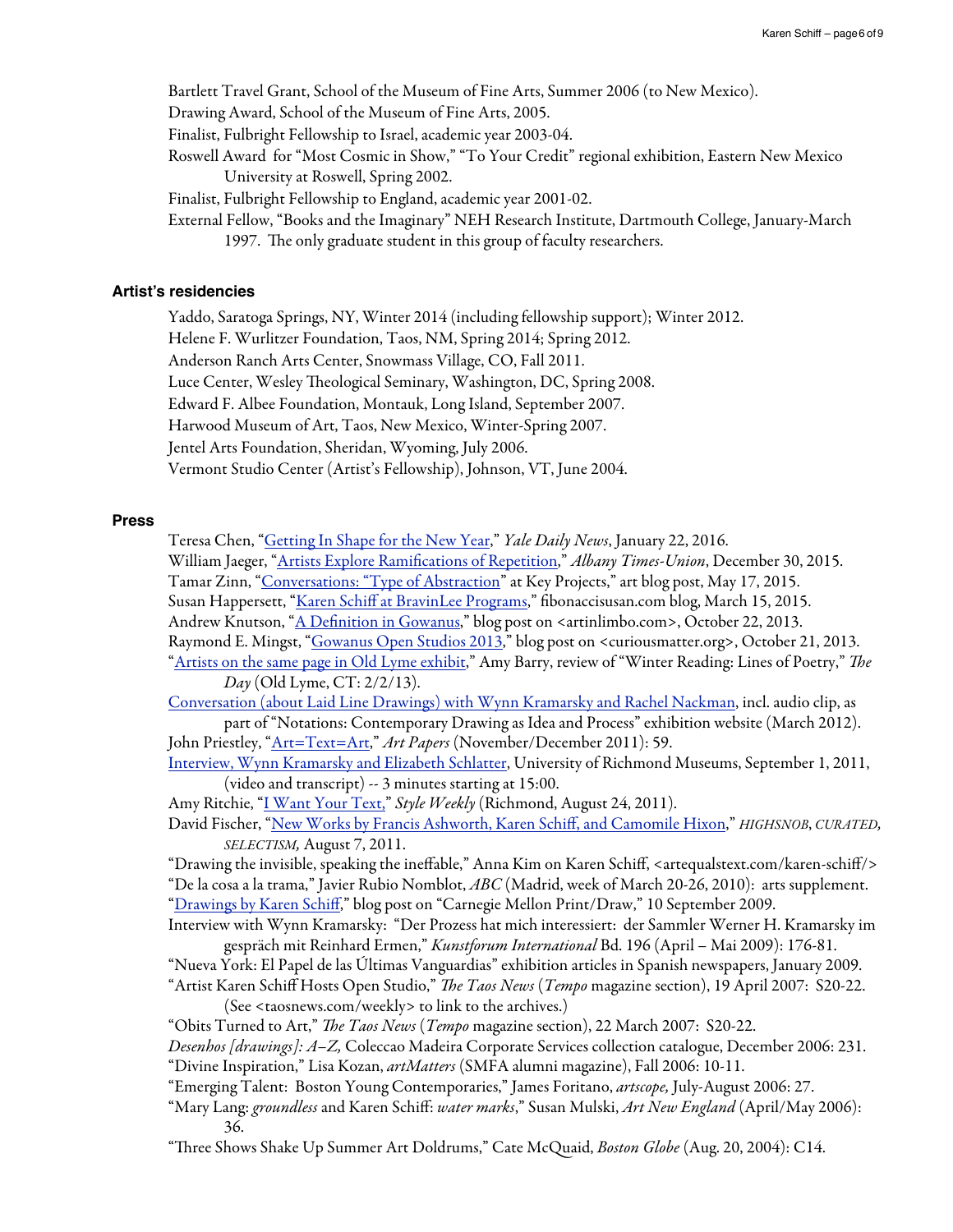#### **Curating and event production**

- Creator and Moderator, "[Agnes Martin: a roundtable discussion of new scholarship](https://www.youtube.com/watch?v=KGIYpo-aWzs)," Parsons The New School for Design, NYC, February 2015. Organized and advertised this event, which was free and open to the public during the annual conference of the College Art Association (which will be in New York).
- Creator and organizer, ["How Art & Design Activism Changed AIDS for You, and How It Still Can](http://events.newschool.edu/event/reckoning_with_aids_how_art_design_activism_changed_aids_for_you_and_how_it_still_can)," [panel](http://events.newschool.edu/event/reckoning_with_aids_how_art_design_activism_changed_aids_for_you_and_how_it_still_can)  [discussion](http://events.newschool.edu/event/reckoning_with_aids_how_art_design_activism_changed_aids_for_you_and_how_it_still_can) and [Tom Sokolowski](http://portfolio.newschool.edu/schiffk/) keynote ("The Red Ribbon that Changed the World: 25 Years of AIDS activism and Day With(out) Art"), as part of campus-wide ["Reckoning With AIDS](http://portfolio.newschool.edu/schiffk/)" programming for World AIDS Day and the 25th anniversary of Day With(out) Art, Parsons / The New School for Design, December 2014.
- Curator, "Winter Reading: Lines of Poetry," Diane Birdsall Gallery, Old Lyme, CT, January-February 2013. Six artists (not counting me) from around the country. Also organized an artist's dialogue event, "Inscriptions," and coordinated all printing and publicity for the exhibition.
- Organizer and Producer, "Watermark," April 2000. Two-week outdoor site-specific dance residency with Philadelphia's Leah Stein Dance Company, at Clemson University, Clemson, SC.
- Organizer and Producer, site-specific performance piece, Leah Stein, Brooks Center Courtyard, Clemson University, April 7-10, 1999, in conjunction with a conference on "Creativity and Values."
- Curator, "ARCHItextURE: Experiencing Books as Buildings." Philadelphia Art Alliance, 18th and Rittenhouse Square, July 12 August 24, 1997. Also organized a panel discussion called "The Writing on the Wall: Words in Art and Architecture" with artists from two local shows. Reviewed in *Philadelphia Weekly* and the local *[City Paper](http://citypaper.net/articles/072497/article002.shtml)*.
- Curatorial Assistant, *"Doing* Time: Creative Responses to Incarceration by Philadelphia-Area Inmates." Levy Gallery, Moore College of Art and Design. Philadelphia, September 1995 (Winnet Internship in Community Service). Richard Torchia and Todd Gilens, Curators.

## **Writings about art**

- "Consideration (as an Alternative to Critique)," essay in *Re*f*aming the Critical* anthology, edited by Pamela Frazer and Roger Rothman, Bloomsbury Press. in process.
- Review of Maryam Jafri's "Economy Corner" exhibition at P!, Lower East Side, *Art in America,* forthcoming in Summer 2016 issue.
- ["Peace Beyond Words: 'Tower of Babel' at Schema Projects](http://hyperallergic.com/298380/peace-beyond-words-tower-of-babel-at-schema-projects/)," review of group exhibition in Bushwick, *Hyperallergic Weekend,* 5/14/16.
- ["Square Dance of Joy](http://issuu.com/cultureshockmedia/docs/tate_etc._magazine_____issue_34/1)" (on Agnes Martin), *Tate Etc. issue 34* (Tate Modern members' magazine, London), Summer 2015, republished as "[On the Subtle Joy of Agnes Martin,](http://momus.ca/on-the-subtle-joy-of-agnes-martin/)" at Momus.ca (Canada), August 6, 2015.
- ["You Had To Be](http://www.wallscrawler.blogspot.com/2015/07/you-had-to-be-there.html) There?" review of Ed Lehan's exhibition, "Return to Problem," Reena Spaulings Gallery, New York, Wallscrawler.com, 7/28/15.
- "Th[e Ache of Being / Under a Spell](http://thepaintingcenter.org/sites/default/files/The%20Writing%20on%20the%20Wall_Catalog.compressed.pdf)," catalogue essay for "The Writing on the Wall," The Painting Center, NYC, June-July 2015.
- ["Muscular Atmospheres,](http://www.wallscrawler.blogspot.com/2015/05/muscular-atmospheres.html)" review of Rebecca Salter at Howard Scott, Wallscrawler.com, 5/15/15.
- Introductory text for *[Wallscrawler](http://www.wallscrawler.blogspot.com/)* blog (of pithy writings by artists on art), Wallscrawler.com, 5/1/15.
- "Th[e Booth and Beyond: Art Fair Design and the Viewing Experience](http://www.bigredandshiny.com/cgi-bin/BRS.cgi?article=2015-03-21-093253659599542789)," "Our Daily Red" blog at bigredandshiny.com, 4/21/15.
- ["Imprinting Agnes Martin](http://artjournal.collegeart.org/?p=5557)," essay to accompany online image portfolio, *Art Journal,* posted 12/19/14.
- ["Cy Twombly](http://groundingfuturequeer.blogspot.com/2014/11/cy-twombly.html%23comment-form)" and "[Jasper Johns"](http://groundingfuturequeer.blogspot.com/2014/11/jasper-johns.html%23comment-form) posts to the *Grounding Future Queer* exhibition blog, Parsons The New School for Design, NYC, 11/24/14.

"Visual / Poetry" posts as guest blogger for Th[e Best American Poetry,](http://blog.bestamericanpoetry.com/the_best_american_poetry/2014/10/karen-schiff-guest-author-october-13-17.html) October 13-17, 2014.

Monday: ["An essay on my title](http://blog.bestamericanpoetry.com/the_best_american_poetry/2014/10/visual-poetry-day-1-an-essay-on-my-title.html)" (on visual-verbal themes in "Visual / Poetry") Tuesday: ["A visit with James Siena, writer-type](http://blog.bestamericanpoetry.com/the_best_american_poetry/2014/10/visual-poetry-day-2-a-visit-with-james-siena-writer-type.html)" (on Siena's new typewriter drawings) Wednesday: "[Words that must somehow be un-said](http://blog.bestamericanpoetry.com/the_best_american_poetry/2014/10/visual-poetry-day-3-words-that-must-somehow-be-not-said.html)" (on Edward Hirsch, Cy Twombly, & Sol LeWitt)

Thursday: "[Poets in the project rooms"](http://blog.bestamericanpoetry.com/the_best_american_poetry/2014/10/visual-poetry-day-4-poet-artists-in-the-back-room-text-art-in-the-front.html) (on exhibitions by poets in New York galleries) Friday: "[Poetry, painting, and chicken scratch"](http://blog.bestamericanpoetry.com/the_best_american_poetry/2014/10/visual-poetry-day-5-ideograms-of-gibberish.html) (on calligraphic arts of the East and West) ["Tauba Auerbach: Dimensional Slippages](http://artinprint.org/article/tauba-auerbach-dimensional-slippages/)," *Art in Print,* May/June 2014.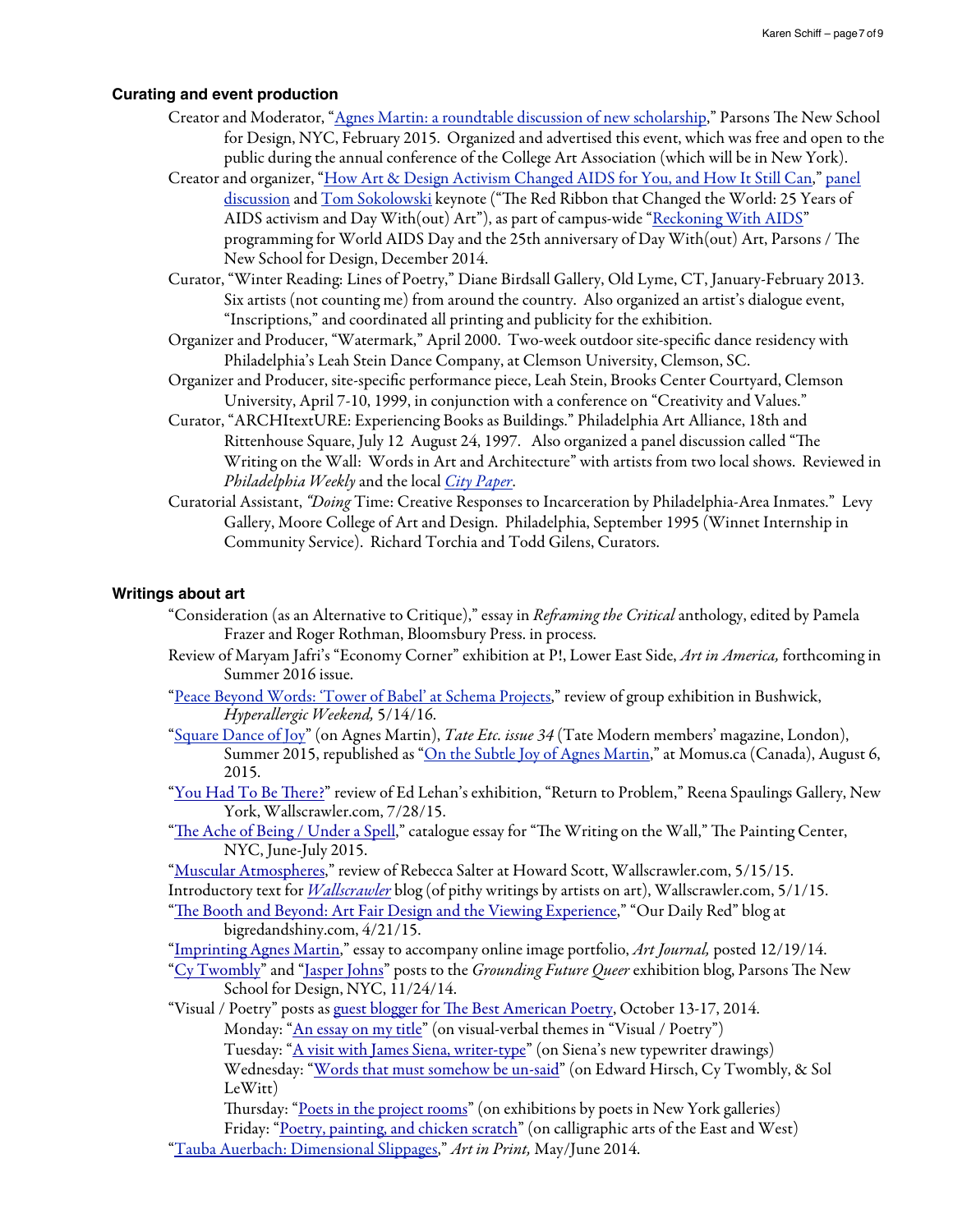- ["Slow Reveal"](http://www.artinamericamagazine.com/news-features/magazine/agnes-martin-paintings-writings-remembrances/) (featured book review about *Agnes Martin: Paintings, Writings, Remembrances* by Arne Glimcher, Phaidon, 2012), *Art in America,* June/July 2013.
- ["Beyond](http://www.brooklynrail.org/2013/03/artseen/beyond-thinking) Tinking" (part of a forum in response to critic Nancy Princenthal's prompt, "Have Words Won?"), T*e Brooklyn Rail,* March 2013.
- ["Agnes Martin, Under New Auspices](http://artjournal.collegeart.org/?p=3354)" (review of *Agnes Martin* critical anthology, ed. by Lynne Cooke et al., Yale/Dia, 2012), *Art Journal*, Fall 2012.
- ["Reading Into](http://www.artequalstext.com/karen-schiff-4/) Things" discussion forum on  $Art = Text = Art$  website, week of October 1, 2012.

"<u>The '=' in *Art* = Text = Art</u>," essay version of gallery talk at the University of Richmond Art Museums (September 2, 2011), October 2011.

- Hyperlinked catalogue entries for Sol LeWitt, Stefana McClure, and Edwin Rudl, *[Drawn/Taped/Burned:](http://drawntapedburned.aboutdrawing.org/category/karen-schiff/)  [Abstraction on Paper](http://drawntapedburned.aboutdrawing.org/category/karen-schiff/)*, January 2011.
- ["Sarah Sze:](http://www.caareviews.org/reviews/1476) *Notepad*," caareviews.org (College Art Association), October 27, 2010.
- "Elsewhere and Otherwise: Th[e Conceptual Strategy of the Cultural Heritage Artists Project](http://www.jeannecriscola.net/pdfs/criscola_chap1.pdf)," catalogue essay, John Slade Ely House, New Haven, CT, December 2009 – January 2010.
- ["Letter from Segovia,](http://www.brooklynrail.org/2009/05/artseen/letter-from-segovia)" T*e Brooklyn Rail,* May 2009, page 44
	- (see < [http://www.brooklynrail.org/2009/05/artseen/letter-from-segovia>](http://www.brooklynrail.org/2009/05/artseen/letter-from-segovia)).
- Catalogue entries for William Anastasi, Agnes Martin, and Marjorie Welish, *New York, New Drawings*, 2009. ["A Richter in the Corner, in a Corner of the Fogg,](http://bigredandshiny.org/268/a-richter-in-the-corner-in-a-corner-of-the-fogg/)" <br/>bigredandshiny.com>, issue 84, June 2008.
- [Letter to the Editor,](http://www.nytimes.com/2008/01/06/arts/06alsmail-RELIGIOUSPRA_LETTERS.html?_r=0) T*e New York Times,* Arts & Leisure section (Sunday, 1/6/08, p. AR2), in response to Roberta Smith's article, "What We Talk About When We Talk About Art" (Sunday, 12/23/07).
- "['When You Lean Too Hard on Anything, It Breaks': Peter Schejldahl at Boston University's Speaker Series,](http://bigredandshiny.org/6605/when-you-lean-too-hard-on-anything-it-breaks-peter-schjeldahl-bus-speaker-series/)" <bigredandshiny.com>, issue 71, November 2007.
- ["Taking on the Cosmos: Roberta Paul at Allston Skirt](http://www.bigredandshiny.com/cgi-bin/BRS.cgi?section=review&issue=65&article=ROBERTA_PAUL_1115423)," <bigredandshiny.com>, issue 65, June 2007.
- ["Internal Structures: Laurie Reid at osp gallery](http://bigredandshiny.org/11707/laurie-reid-osp-gallery/)," <bigredandshiny.com>, issue 54, January 2007.
- ["Eva Hesse Haunts New York](http://bigredandshiny.org/6439/eva-hesse-haunts-new-york/)," <bigredandshiny.com>, issue 44, June 2006.
- ["Fragment Fiesta! Abigail Child at Agassiz House, Radcli](http://bigredandshiny.org/5038/fragment-fiesta-abigail-child-agassiz-house-radcliffe-institute/)ffe Institute," <bigredandshiny.com>, issue 42, April 2006.
- "When Th[ought Becomes Crime,](http://www.caedefensefund.org/thoughtcrime.html)" Editor, for Critical Art Ensemble (Steve Kurtz), published in 2005 in Scotland in conjunction with a CAE exhibition, and reprinted in *Marching Plague: Germ Warfare and Global Public Health* (Autonomedia and Critical Art Ensemble, 2006) and T*e Uncertain States of America Reader* (London, New York, and Berlin, 2006).
- Conference review, "[Art History / Aesthetics / Visual Studies](http://www.h-net.org/reviews/showpdf.php?id=15013)" at the Clark Institute of Art, Williamstown, MA, 4-5 May 2001.

## **Selected speaking engagements**

"Artworks, Writing, and (Marriage) Proposals," Alva Noë's workshop on "Art, Philosophy, Writing, and Speech," Society for Artistic Research annual conference, The Hague, Netherlands, April 2016.

- Invited participant, Homage to Dore Ashton, Cooper Union, New York, NY, December 2015.
- Lectures on my own artwork and on Agnes Martin, M.F.A. program, Southern Methodist University in Taos, October 2015.
- "On the Impossibility of Obituaries (Case Study: Artist Agnes Martin)," Columbia University Faculty Seminar on Death, May 2015.
- Artist's talk, "Peregrinations, Constellations," Schema Projects, Brooklyn, NY, March 2015.
- "Agnes Martin: a roundtable discussion of new scholarship," Parsons The New School for Design, NYC, February 2015 (moderator, including introductory remarks).
- "Articulate Anti-Articulation," invited presentation on illegible handwriting in art, SUNY/Buffalo, "Te Sexuality of Words" symposium, November 2014, convened by Jonathan David Katz for his curated "Art=Text=Art: Private Lives / Public Systems" exhibition, SUNY/Buffalo, November 2014.
- "The Sign and the Meaning," 3-artist slide lecture organized by Charlotta Kotik, BMCC, New York, 2013.
- "Te Sky Is Never Empty: Spatial Activation in Gothic Illuminations and in Today's Imagination," Society for Textual Studies annual conference, Loyola University of Chicago, 2013.
- "Consideration as an Alternative to Critique," panel on "Critiquing Criticality," CAA annual conference, New York, February 2013.